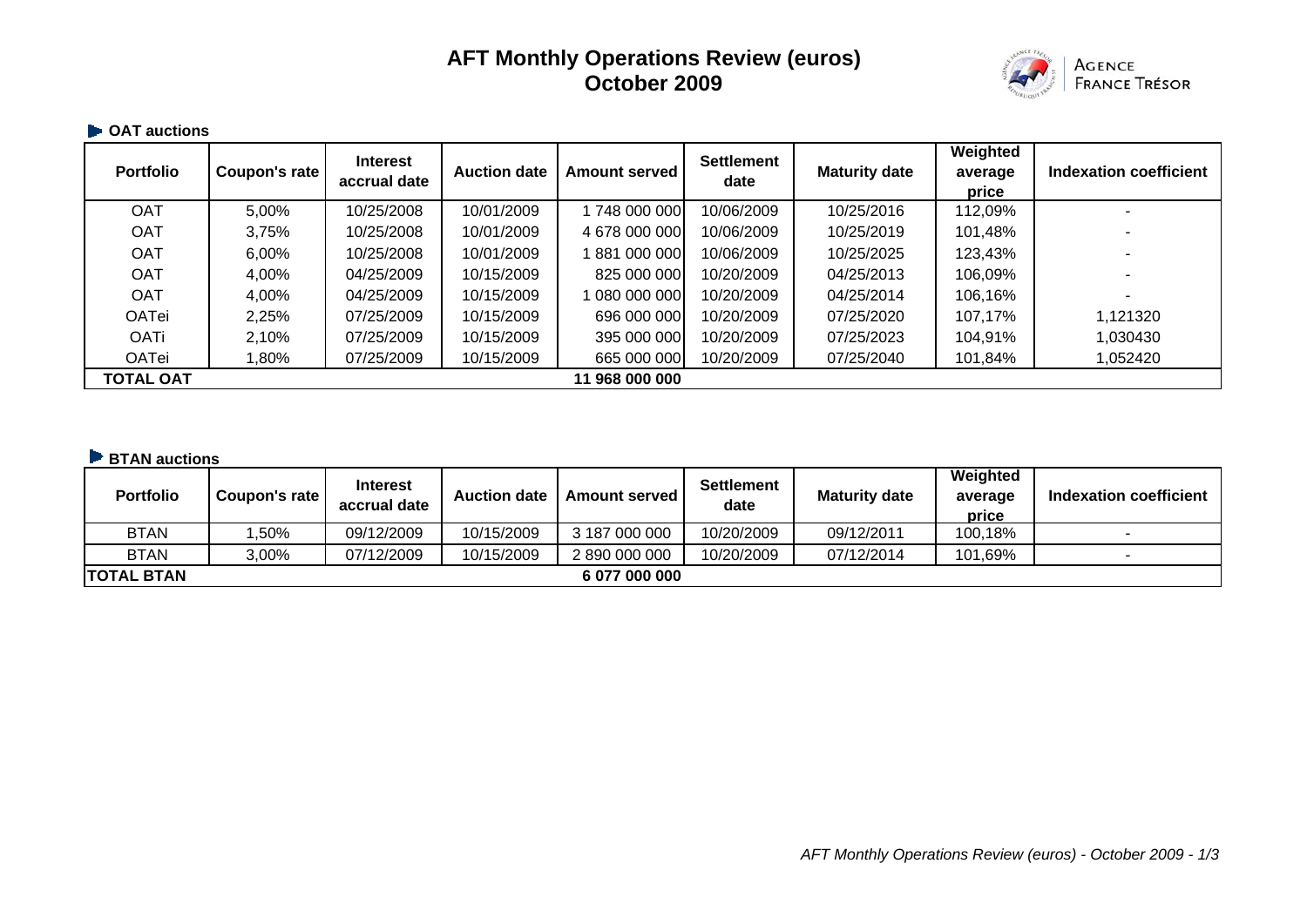| <b>Portfolio</b> | <b>Auction date</b> | Term (weeks) | <b>Amount</b><br>served (sm) | Settlement date | <b>Maturity date</b> | <b>Weighted average</b><br>rate $(\%)$ |
|------------------|---------------------|--------------|------------------------------|-----------------|----------------------|----------------------------------------|
| <b>BTF</b>       | 10/05/2009          | 8            | 2 0 2 3                      | 10/08/2009      | 12/03/2009           | 0,350                                  |
| <b>BTF</b>       | 10/05/2009          | 13           | 4 1 4 5                      | 10/08/2009      | 01/07/2010           | 0,393                                  |
| <b>BTF</b>       | 10/05/2009          | 24           | 2 0 0 1                      | 10/08/2009      | 03/25/2010           | 0,473                                  |
| <b>BTF</b>       | 10/05/2009          | 50           | 2 0 0 3                      | 10/08/2009      | 09/23/2010           | 0,667                                  |
| <b>BTF</b>       | 10/12/2009          | 8            | 2 0 0 2                      | 10/15/2009      | 12/10/2009           | 0,369                                  |
| <b>BTF</b>       | 10/12/2009          | 12           | 4 3 7 0                      | 10/15/2009      | 01/07/2010           | 0,403                                  |
| <b>BTF</b>       | 10/12/2009          | 23           | 1546                         | 10/15/2009      | 03/25/2010           | 0,549                                  |
| <b>BTF</b>       | 10/12/2009          | 49           | 2 5 0 1                      | 10/15/2009      | 09/23/2010           | 0,772                                  |
| <b>BTF</b>       | 10/12/2009          | 9            | 2 0 4 1                      | 10/22/2009      | 12/24/2009           | 0,376                                  |
| <b>BTF</b>       | 10/12/2009          | 13           | 4641                         | 10/22/2009      | 01/21/2010           | 0,416                                  |
| <b>BTF</b>       | 10/19/2009          | 22           | 1661                         | 10/22/2009      | 03/25/2010           | 0,558                                  |
| <b>BTF</b>       | 10/19/2009          | 52           | 2 1 5 1                      | 10/22/2009      | 10/21/2010           | 0,865                                  |
| <b>BTF</b>       | 10/26/2009          | 9            | 1591                         | 10/29/2009      | 12/31/2009           | 0,386                                  |
| <b>BTF</b>       | 10/26/2009          | 12           | 4873                         | 10/29/2009      | 01/21/2010           | 0,401                                  |
| <b>BTF</b>       | 10/26/2009          | 25           | 2 2 3 3                      | 10/29/2009      | 04/22/2010           | 0,548                                  |
| <b>BTF</b>       | 10/26/2009          | 51           | 2 2 6 2                      | 10/29/2009      | 10/21/2010           | 0,832                                  |
| TOTAL BTF        |                     |              | 42 044                       |                 |                      |                                        |